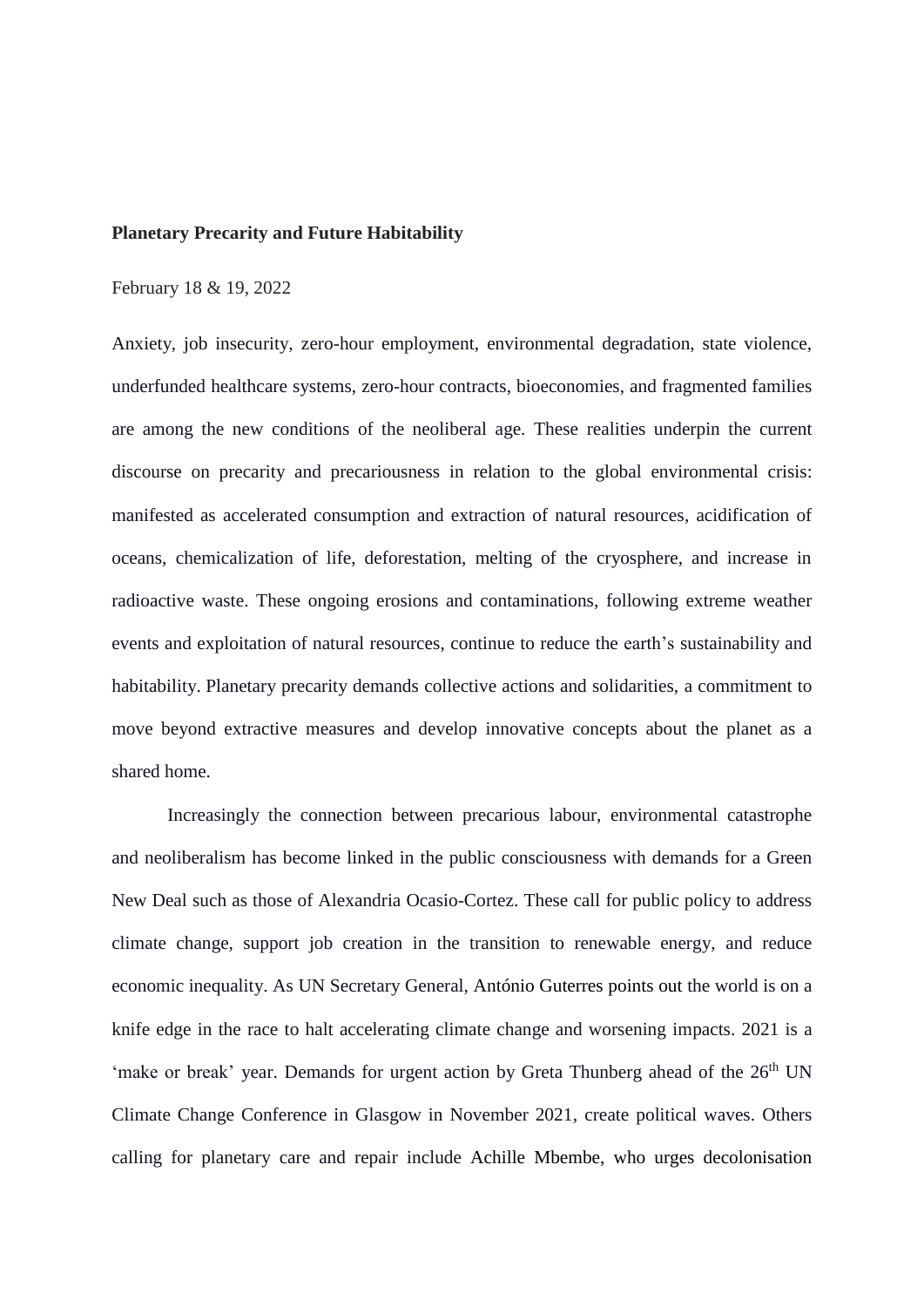(including that of the curriculum) on a planetary scale and to "reconstruct the world in common" (or "to reinvent forms of life in common that go beyond the requisite of the nation state, ethnicity, race, religion, and so on" (2019, online)); and Amitav Ghosh, who echoes Mbembe in situating the global crises in the flawed notion of modernity and selective progress (2016).

This international, online conference aims to examine these planetary crises with a demand for planetary thought-actions-praxis that acknowledges the interconnectedness of all forms of life. Our concept note is constructed in the hope that pressing issues facing humanity can be addressed collectively, blurring the divide of global north and global south. We aim for consciousness raising, for example, about how looming disasters glimpsed in the rear mirror, such as the lurking sixth extinction of the planet, can be averted; and how carbon democracies arising in the wake of neoliberalism can be challenged and dismantled.

Organized by the international research network, *Challenging Precarity*, this conference seeks to address (but is not limited to) the following sub-themes:

- curricula of planetary thinking and collective well-being
- the biopolitics of extraction and neocolonialism
- petro-capitalism and environmental catastrophe
- representations of politics of World energy in films and literature
- decolonization as a form of planetary thinking
- a planetary survival aesthetics
- queer ecology as planetary perspective
- eco materialism: human and human-non human interactions
- challenging neoliberalism and the challenges of the Green New Deal
- alternative modernisms and alternatives to modernism: Gulf Futurism, Afro-Futurism, Sinofuturism and Indigenous Futurism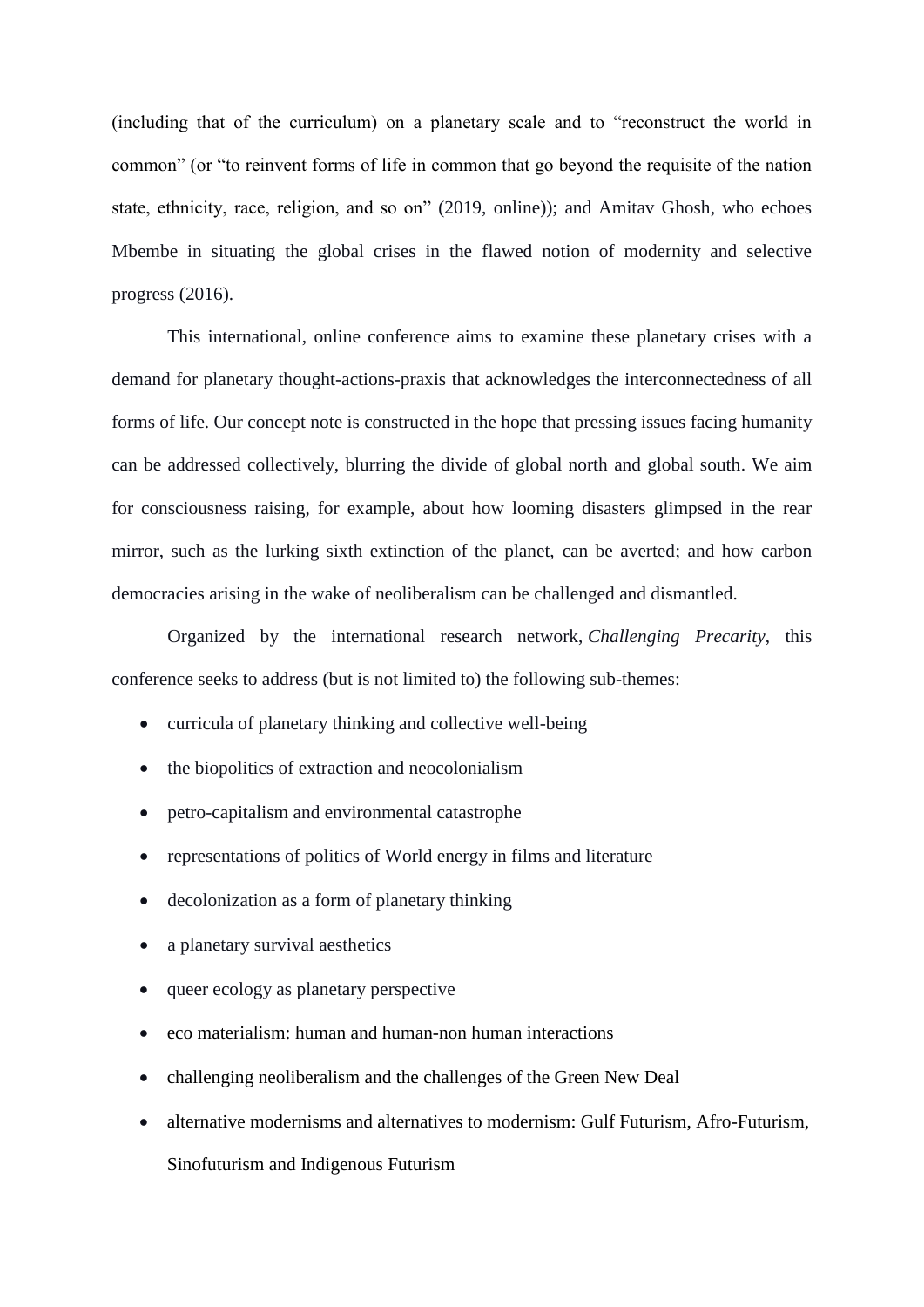- historicity of planetary imaginaries
- bio-inclusive and intercultural ethics

Analysis using any of these subthemes should be focused within the fields of literary and cultural studies. We invite abstracts of no more than 300 words. Proposed panels of 3-5 scholars are also welcome

# **Timelines:**

## **Submission of abstracts: December 15th , 2021**

# **Acceptance email: December 30th, 2021**

Abstract needs to be submitted to the following email addresses:

[om\\_dwivedi2003@yahoo.com](mailto:om_dwivedi2003@yahoo.com)

<schmidt-haberkamp@uni-bonn.de>

<janet.wilson@northampton.ac.uk>

## **Organisers:**

Janet M. Wilson (University of Northampton, UK) Om P. Dwivedi (Bennett University, India) Barbara Schmidt-Haberkamp (University of Bonn, Germany)

## **References**

Adamson, Joni, and Salma Monani, eds. 2020. *Ecocriticism and Indigenous Studies:*

*Conversations from Earth to Cosmos*. London: Routledge.

Clark, Nigel, and Bronislaw Szerszynski. 2021. *Planetary Social Thought: The*

*Anthropocene Challenge to the Social Sciences*. Cambridge: Polity Press.